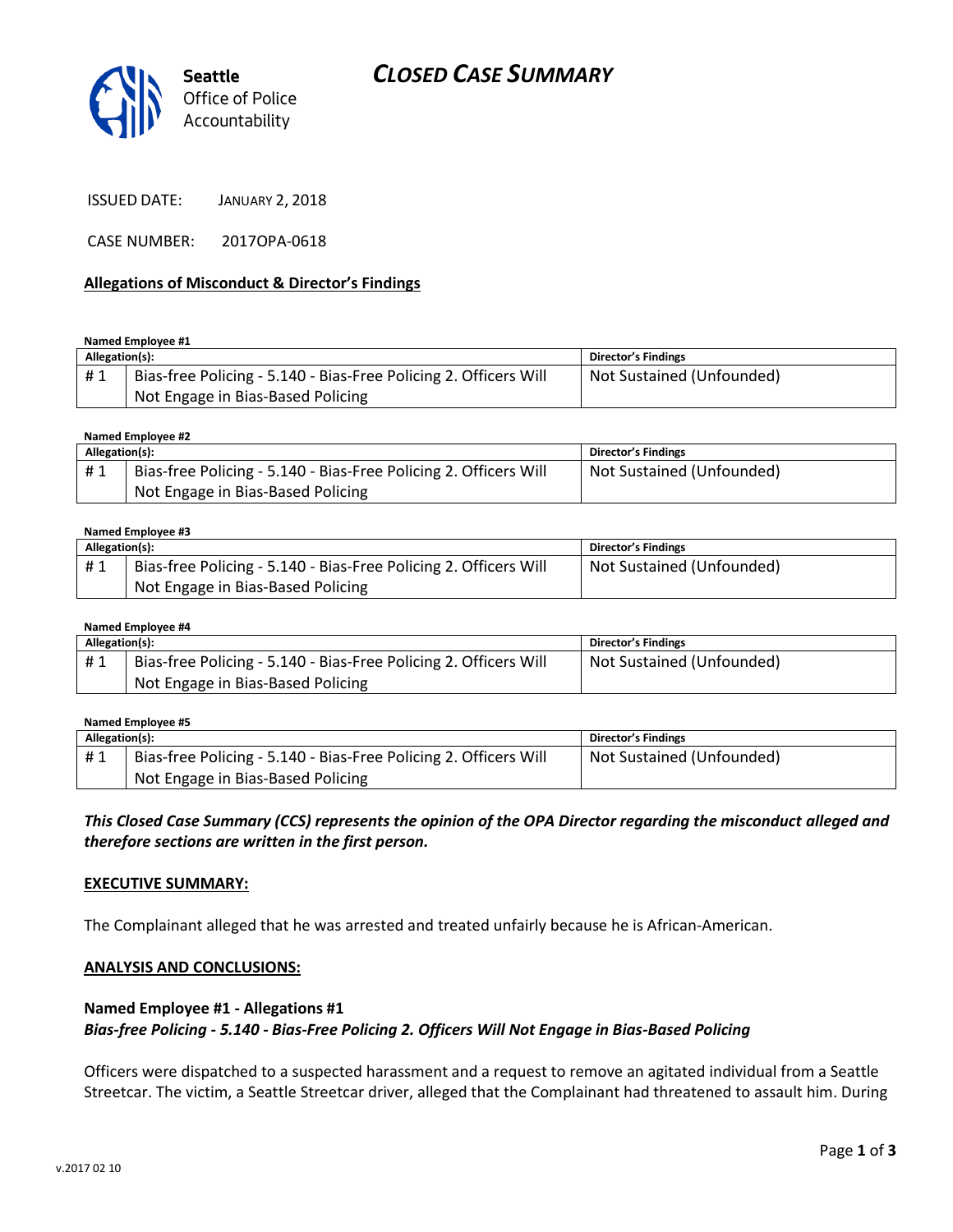

# *CLOSE CASE SUMMARY*

OPA CASE NUMBER: 2017OPA-0618

his interview by officers, the driver asserted that the Complainant had threatened him and that he was afraid of the Complainant based on those threats. Based on this, the officers arrested the subject for harassment.

The Complainant was transported to the precinct. At the precinct, he was interviewed by a sergeant. The Complainant, who is African-American, claimed that he was arrested and treated unfairly based on his race. The sergeant recorded the Complainant's statement. He further forwarded the bias allegation to OPA via a Blue Team Complaint.

SPD policy prohibits biased policing, which it defines as "the different treatment of any person by officers motivated by any characteristic of protected classes under state, federal, and local laws as well other discernible personal characteristics of an individual." (SPD Policy 5.140.) This includes different treatment based on the race of the subject. (*See id.*)

During its investigation, OPA reviewed In-Car Video (ICV) and surveillance video from the Streetcar. OPA further interviewed the driver, as well as all of the Named Employees. Based on my review of the record, I located no evidence supporting the Complainant's allegation that the Named Employees' treatment of him was motivated by bias. Notably, the ICV and surveillance video is consistent with the driver and Named Employees' accounts. It further establishes that the Complainant harassed the driver and evidences that this conduct, not his race, was the reason for his arrest.

For these reasons, I do not find that any of the Named Employees engaged in biased policing in violation of SPD policy. As such, I recommend that this allegation be Not Sustained – Unfounded.

Recommended Finding: **Not Sustained (Unfounded)**

# **Named Employee #2 - Allegations #1** *Bias-free Policing - 5.140 - Bias-Free Policing 2. Officers Will Not Engage in Bias-Based Policing*

For the same reasons as stated above (*see* Named Employee #1, Allegation #1), I recommend that this allegation be Not Sustained – Unfounded.

# Recommended Finding: **Not Sustained (Unfounded)**

#### **Named Employee #3 - Allegations #1** *Bias-free Policing - 5.140 - Bias-Free Policing 2. Officers Will Not Engage in Bias-Based Policing*

For the same reasons as stated above (*see* Named Employee #1, Allegation #1), I recommend that this allegation be Not Sustained – Unfounded.

# Recommended Finding: **Not Sustained (Unfounded)**